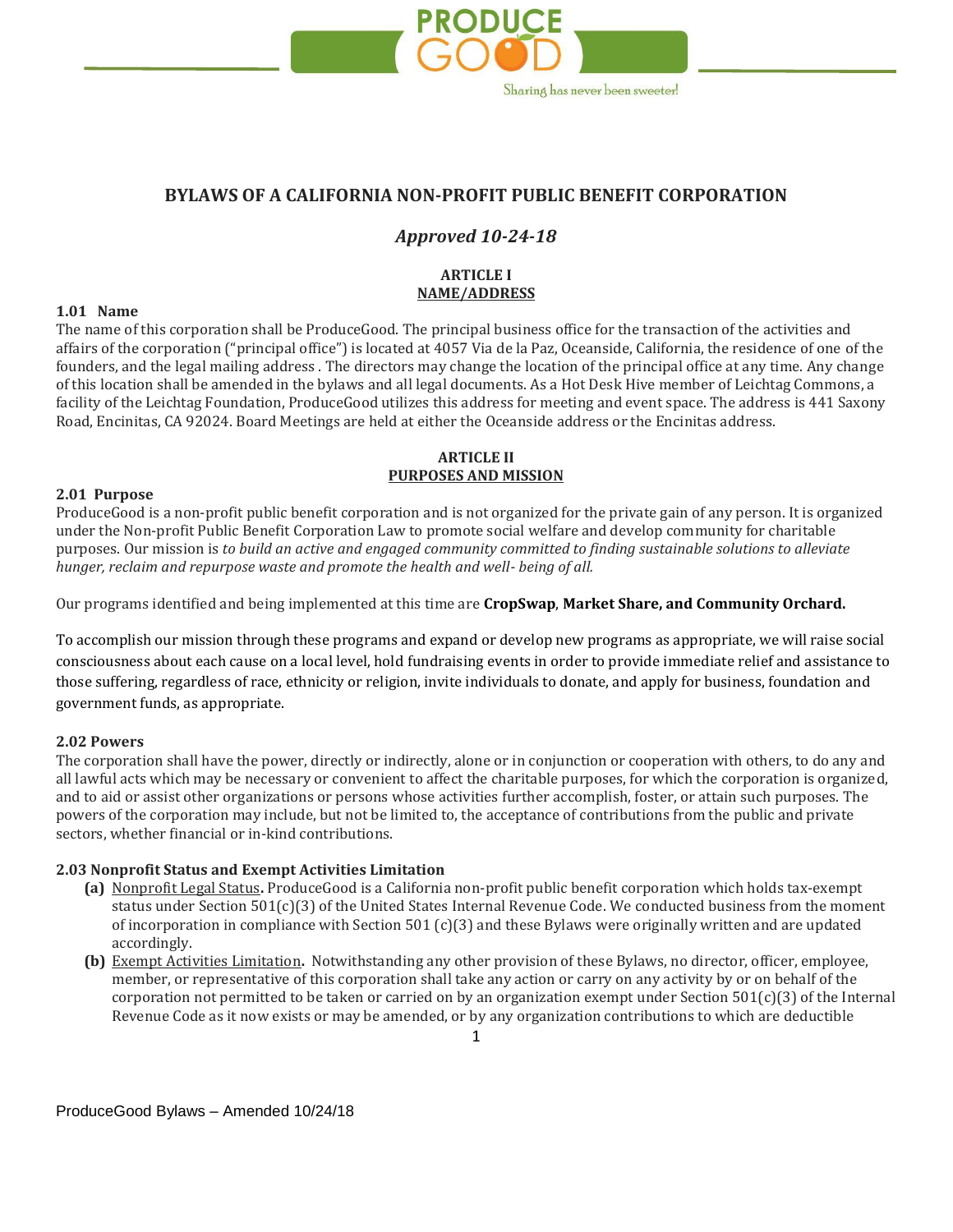

under Section 170(c)(2) of such Code and Regulations as it now exists or may be amended. No part of the net earnings of the corporation shall inure to the benefit or be distributable to any director, officer, member, or other private person, except that the corporation shall be authorized and empowered to pay reasonable compensation for services rendered and to make payments and distributions in furtherance of the purposes set forth in the Articles of Incorporation and these Bylaws.

**(c)** Distribution Upon Dissolution**.** Upon termination or dissolution, any assets lawfully available for distribution shall be distributed to one (1) or more qualifying organizations described in Section  $501(c)(3)$  of the 1986 Internal Revenue Code (or described in any corresponding provision of any successor statute) which organization or organizations have a charitable purpose which, at least generally, includes a purpose similar to the terminating or dissolving corporation.

The organization to receive the assets hereunder shall be selected in the discretion of a majority of the managing body of the corporation, and if its members cannot so agree, then the recipient organization shall be selected pursuant to a verified petition in equity filed in a court of proper jurisdiction by one (1) or more of its managing body which verified petition shall contain such statements as reasonably indicate the applicability of this section. The court upon a finding that this section is applicable shall select the qualifying organization or organizations to receive the assets to be distributed, giving preference if practicable to organizations located within the State of California. In the event that the court shall find that this section is applicable but that there is no qualifying organization known to it which has a charitable purpose, which, at least generally, includes a purpose similar to, then the court shall direct the distribution of its assets lawfully available for distribution to the Treasurer of the State of California to be added to the general fund.

## **ARTICLE III MEMBERSHIP**

### **3.01 No Membership Classes**

The corporation shall have no members who have any right to vote or title or interest in or to the corporation, its properties and franchises.

### **3.02 Non-Voting Affiliates**

The Board of Directors may approve classes of non-voting affiliates with rights, privileges, and obligations established by the Board. Affiliates may be individuals, businesses, and other organizations that seek to support the mission of the corporation. The Board, a designated committee of the Board, or any duly elected officer in accordance with Board policy, shall have authority to admit any individual or organization as an affiliate, to recognize representatives of affiliates, and to make determinations as to affiliates' rights, privileges, and obligations. At no time shall affiliate information be shared with or sold to other organizations or groups without the affiliate's consent. At the discretion of the Board of Directors, affiliates may be given endorsement, recognition and media coverage at fundraising activities, clinics, other events or at the corporation website. Affiliates have no voting rights, and are not members of the corporation.

#### **3.03 Dues**

Any dues for affiliates shall be determined by the Board of Directors.

### **ARTICLE IV Board of Directors**

#### **4.01 Number of Directors**

ProduceGood shall have a Board of Directors consisting of no more than eight members. The two Executive Directors of ProduceGood, as described in Section 6.08 below, also serve on the Board as non-voting members. Within these limits, the Board may increase or decrease the number of directors serving on the Board, including for the purpose of staggering the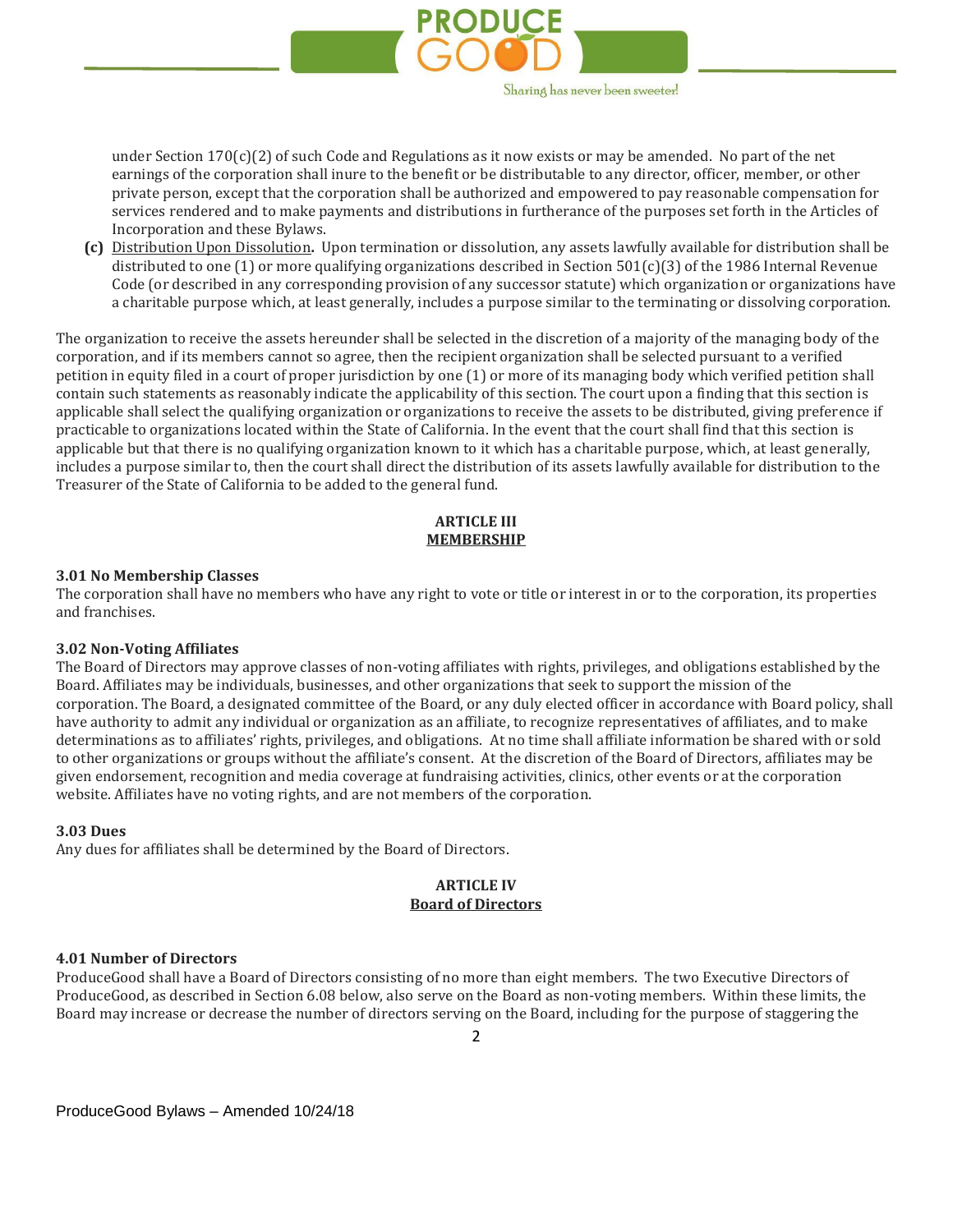

terms of directors.

## **4.02 Powers**

All corporate powers shall be exercised by or under the authority of the Board and the affairs of ProduceGood shall be managed under the direction of the Board, except as otherwise provided by law.

## **4.03 Terms**

- **(a)** All directors shall be elected to serve a two-year term; directors may serve terms in succession and are elected at that time.
- **(b)** Director terms, where possible, shall be staggered so that approximately half the number of directors will end their terms in any given year.
- **(c)** The term of office shall be considered to begin January 1 and end December 31, however, an appointment can be made throughout the year.

## **4.04 Qualifications and Election of Directors**

In order to be eligible to serve as a director, the individual must be 18 years of age and qualify for the demands of the position. She/he will be elected at any Board meeting by the majority vote of the existing Board of Directors. The election of directors to replace those who have fulfilled their term of office shall take place in January of each year.

## **4.05 Vacancies**

The Board of Directors may fill vacancies due to the expiration of a director's term of office, resignation, death, or removal of a director or may appoint new directors to fill a previously unfilled Board position, subject to the maximum number of directors under these Bylaws.

**(a)** Unexpected Vacancies.Vacancies on the Board of Directors due to resignation, death, or removal shall be filled by the Board for the balance of the term of the director being replaced.

## **4.06 Removal of Directors**

A director may be removed by two-thirds vote of the Board of Directors then in office, if:

- **(a)** the director is absent and unexcused from two or more meetings of the Board of Directors in a twelve month period. The Board president is empowered to excuse directors from attendance for a reason deemed adequate by the Board president. The president shall not have the power to excuse him/herself from the Board meeting attendance and in that case, the Board vice president shall excuse the president. Or:
- **(b)** for cause or no cause, if before any meeting of the Board at which a vote on removal will be made the director in question is given electronic or written notification of the Board's intention to discuss her/his case and is given the opportunity to be heard at a meeting of the Board.

## **4.07 Board of Directors Meetings**

**(a)** Regular Meetings. The Board of Directors shall have a minimum of four (4) regular meetings each calendar year at times and places fixed by the Board. Board meetings shall be held upon four (4) days' notice by email. Notice of meetings shall specify the place, day, and hour of meeting.

(i) Annual Meeting. Among the four meetings is the January planning meeting, for wrapping up the previous quarter/year, onBoarding new directors, voting for new officers and handling housekeeping to support the new operating year.

(ii) Following the Annual Board meeting, Board members will stay to attend the all-staff annual retreat for the purpose of camaraderie, development planning and all other relevant issues

**(b)** Special Meetings. Special meetings of the Board may be called by the president, vice president, secretary, treasurer, or any two (2) other directors of the Board of Directors. A special meeting must be preceded by at least 2 days' notice to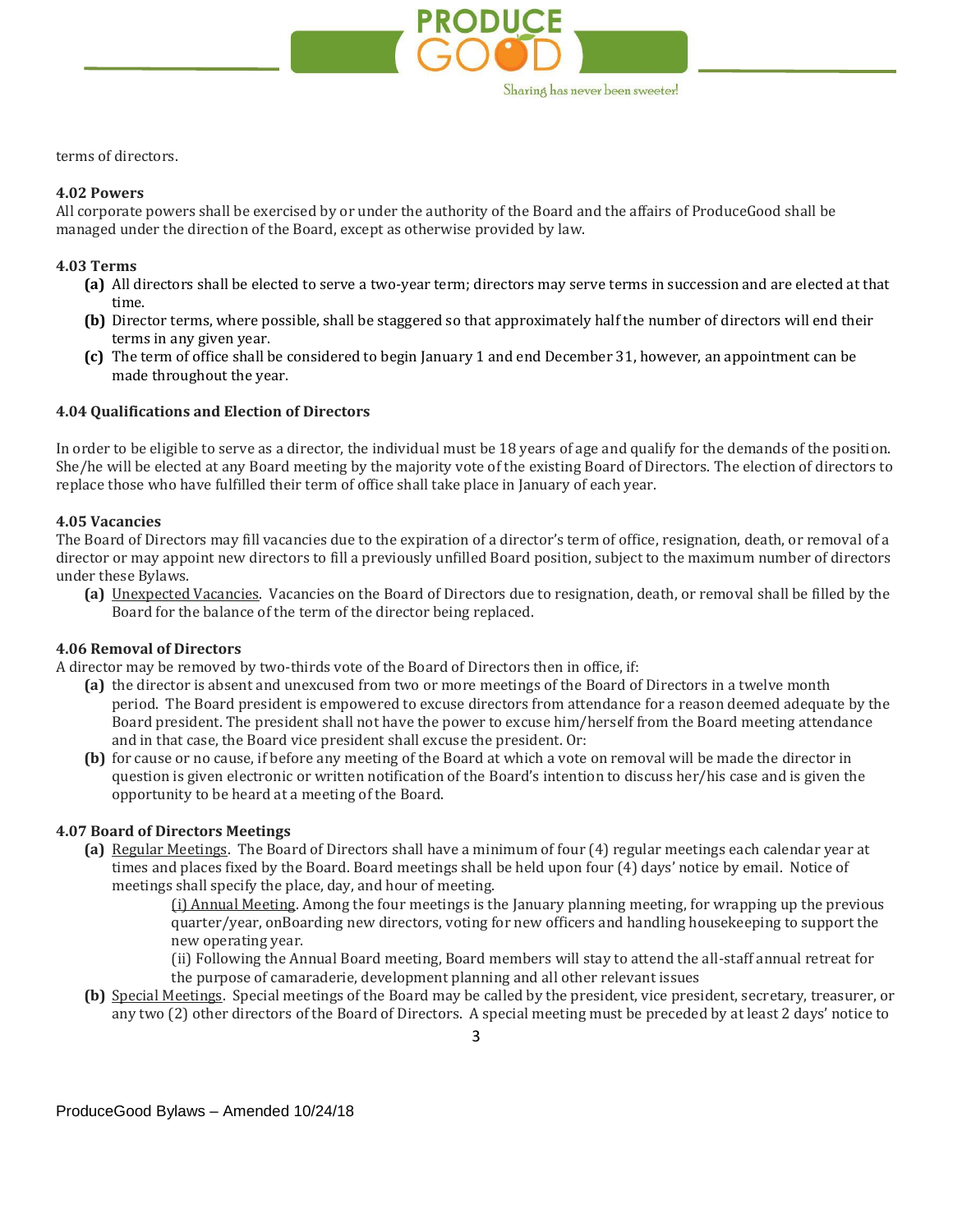

each director of the date, time, and place, but not the purpose, of the meeting. This meeting could be held by phone if designated.

**(c)** Waiver of Notice. Any director may waive notice of any meeting, in accordance with California law.

# **4.08 Manner of Acting**.

- **(a)** Quorum. A majority of the directors in office immediately before a meeting shall constitute a quorum for the transaction of business at that meeting of the Board. No business shall be considered by the Board at any meeting at which a quorum is not present.
- **(b)** Majority Vote. Except as otherwise required by law or by the articles of incorporation, the act of the majority of the directors present at a meeting at which a quorum is present shall be the act of the Board.
- **(c)** Hung Board Decisions. On the occasion that directors of the Board are unable to make a decision based on a tied number of votes, the president or treasurer in the order of presence shall have the power to swing the vote based on his/her discretion. The opinions of the Executive Directors should also be taken into account in such a case.
- **(d)** Participation. Except as required otherwise by law, the Articles of Incorporation, or these Bylaws, directors may participate in a regular or special meeting through the use of any means of communication by which all directors participating may simultaneously hear each other during the meeting, including in person, internet video meeting or by telephonic conference call.

## **4.09 Compensation for Board Service**

Directors shall receive no compensation for carrying out their duties as directors. The Board may adopt policies providing for reasonable reimbursement of directors for expenses incurred in conjunction with carrying out Board responsibilities, such as travel expenses to attend Board meetings. As paid employees of ProduceGood, the Executive Directors belong to the Board but have no conflict due to compensation since they are non voting members.

## **4.10 Compensation for Professional Services by Directors**

Directors are not restricted from being remunerated for professional services or reimbursed for approved expenses provided to the corporation. Such remuneration shall be reasonable and fair to the corporation and must be reviewed and approved in accordance with the Board Conflict of Interest policy and state law.

## **ARTICLE V COMMITTEES**

### **5.0 1 Committees**

The Board of Directors may, by the resolution adopted by a majority of the directors then in office, designate one or more committees, each consisting of two or more directors, to serve at the pleasure of the Board. Any committee, to the extent provided in the resolution of the Board, shall have all the authority of the Board, except that no committee, regardless of Board resolution, may:

- **(a)** take any final action on matters which also requires Board members' approval or approval of a majority of all members;
- **(b)** fill vacancies on the Board of Directors of in any committee which has the authority of the Board;
- **(c)** amend or repeal Bylaws or adopt new Bylaws;
- **(d)** amend or repeal any resolution of the Board of Directors which by its express terms is not so amendable or repealable;
- **(e)** appoint any other committees of the Board of Directors or the members of these committees;
- **(f)** expend corporate funds to support a nominee for director; or
- **(g)** approve any transaction;
	- to which the corporation is a party and one or more directors have a material financial interest; or

ProduceGood Bylaws – Amended 10/24/18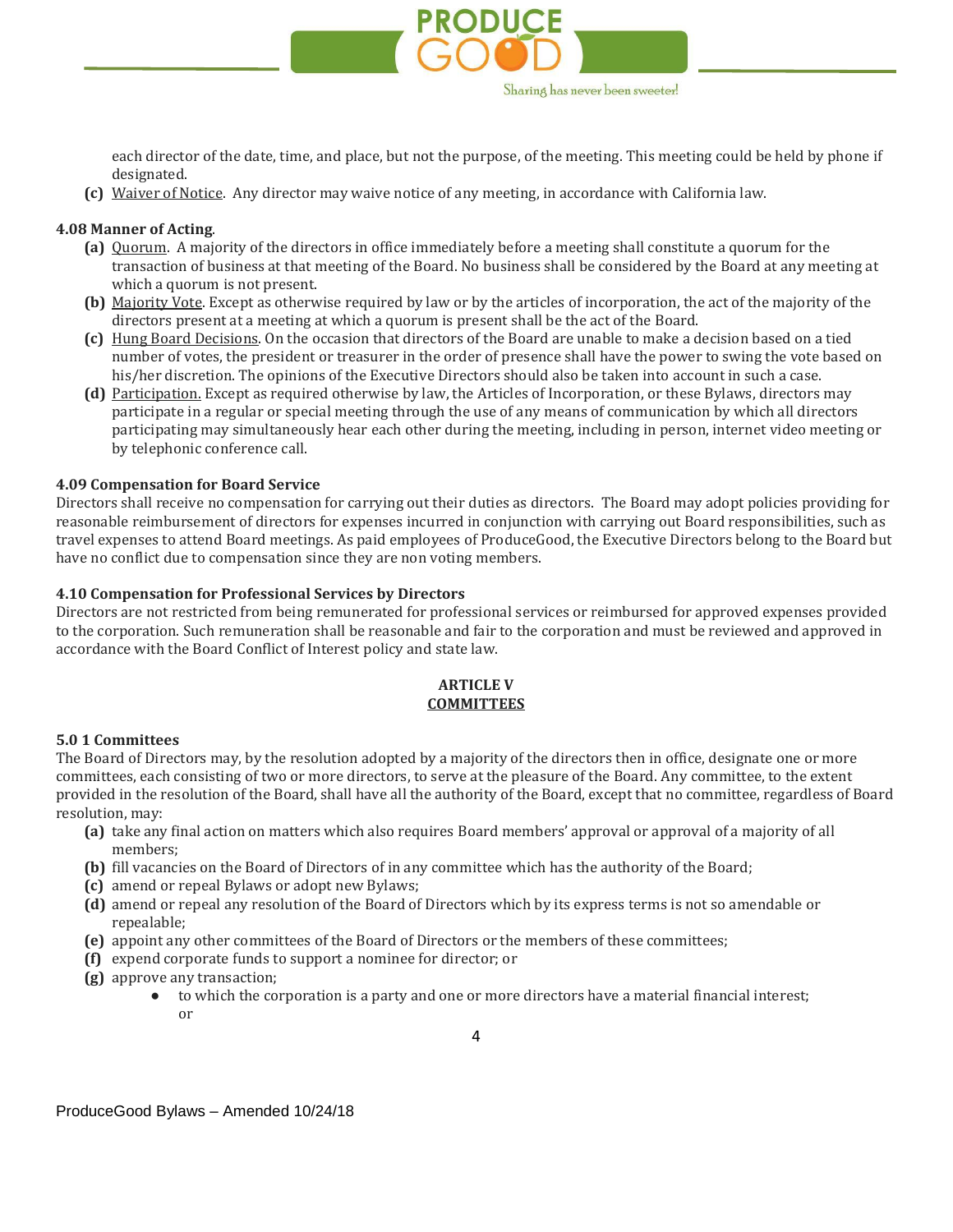

● between the corporation and one or more of its directors or between the corporation or any person in which one or more of its directors have a material financial interest.

## **5.02 Board Meetings and Action of Committees**

Meetings and action of the committees shall be governed by, held and taken in accordance with the provisions of these Bylaws concerning meetings of the directors, with such changes in the context of those Bylaws as are necessary to substitute the committee and its members for the Board of Directors and its members, except that the time for regular meetings of committees may be determined either by resolution of the Board of Directors or by resolution of the committee. Special meetings of the committee may also be called by resolution of the Board of Directors. Notice of special meetings of committees shall also be given to any and all alternate members, who shall have the right to attend all meetings of the committee. The Board of Directors may adopt rules for the governing of the committee not inconsistent with the provision of these Bylaws.

## **5.03 Informal Action by the Board of Directors**

Any action required to be taken by the Board of Directors that is not timed for a Board meeting may be initiated and responded to via email. The intent of this provision is to respond to any on-demand issue that affects the corporation that requires a Board consensus. Email responses are considered valid for this purpose.

# **ARTICLE VI OFFICERS**

### **6.01**

The ProduceGood Officers include President, Vice President, Secretary and Treasurer. Responsibilities for each is a separate document. Below is a general description. The term of office for each Officer shall be a minimum of one year unless it has been deemed a temporary position. The Officer or Board may request a second year, which may be undertaken if mutually agreed upon. Each Board officer shall have the authority and shall perform the duties set forth in these Bylaws or by resolution of the Board. The Board may also appoint additional officers as it deems expedient for the proper conduct of the business of the corporation**,** each of whom shall have such authority and shall perform such duties as the Board of Directors may determine. One person may hold two or more Board offices, but no Board officer may act in more than one capacity where action of two or more officers is required.

### **6.02 Term of Office**

Each officer shall serve a one-year term of office and may not serve more than three (3) consecutive terms of office. Unless unanimously elected by the Board at the end of his/her three (3) year terms or to fill a vacancy in an officer position, each Board officer's term of office shall begin during or upon the adjournment of the Board meeting at which elected and shall end upon the adjournment of the Board meeting during which a successor is elected.

### **6.03 Removal and Resignation**

The Board of Directors may remove an officer at any time, with or without cause. Any officer may resign at any time by giving written notice to the corporation without prejudice to the rights, if any, of the corporation under any contract to which the officer is a party. Any resignation shall take effect at the date of the receipt of the notice or at any later time specified in the notice, unless otherwise specified in the notice. The acceptance of the resignation shall not be necessary to make it effective.

### **6.04 Board President**

The president plays a key role in recruitment, leadership, strategic planning, fundraising, monitoring and guidance. They review and understand the organization's articles of incorporation, bylaws, policies and procedures, financial and legal status, and strategic plan. As the Board ambassador, the president acts as a spokesperson to the larger community. They speak in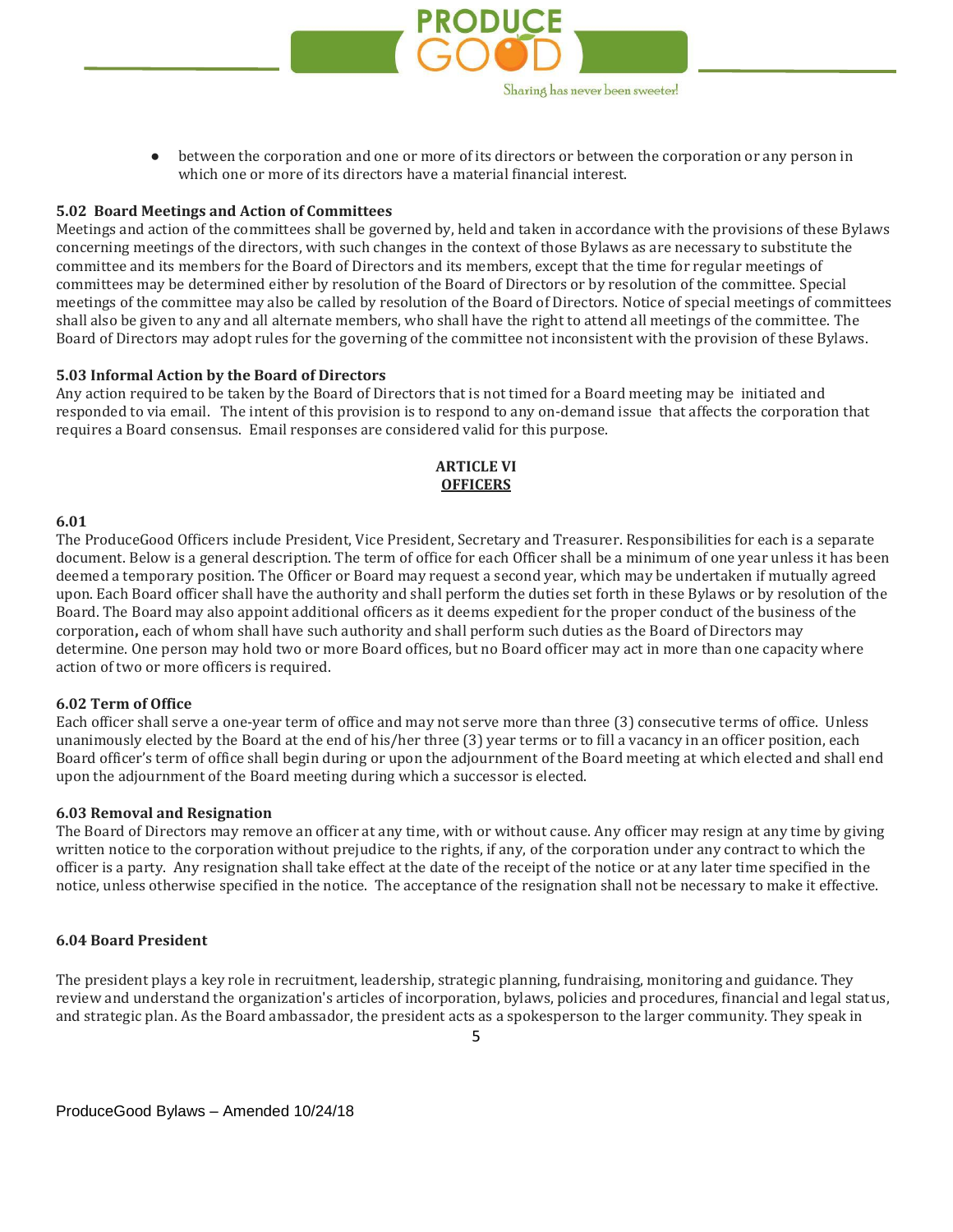

public on behalf of the organization and advocate for the cause. By modeling appropriate behavior, the president sets high standards for Board conduct and intervenes if conflicts of interest or confidentiality issues arise.

The president is required to possess many characteristics to be successful. They include demonstrated community leadership; being respected by volunteers and key stakeholders; the ability to lead the organization in handling difficult issues; and, the ability to communicate, listen and seek input from others. They will lead the Board of Directors in performing its duties and responsibilities, and monitor and evaluate each officer and actions of the Board, presiding at all meetings of the Board and performing all other duties incident to the office or properly required by the Board of Directors. Strong group dynamic skills are essential to keep meetings running smoothly and to deal with any conflicts that may arise. The Board president shall be passionate for the cause and a model fundraiser, communicator and spokesperson for the organization. They will be an experienced and energetic executive, leader and community builder.

### **6.05 Vice-President**

The Vice-President duties include program leadership, chair responsibilities when the president cannot be available and collaboration with key stakeholders internally and externally to find solutions to problems and opportunities for success. Characteristics of the Vice-President include the ability to anticipate needs, organizational and strategic planning and an agent of change.

In the absence or disability of the Board president, the Vice-President shall perform the duties of the Board President until the President can resume their duties, serving as *Acting President* and possessing all the powers of and subject to all the restrictions upon the Board President. Should circumstances cause the President to officially withdraw their office, the Acting President, should they desire and with approval of the Board, would become President for the remainder of the vacated President's term. At the conclusion of the term, the President could accept a new term if mutually agreed upon.

The Vice-President, should they desire and if agreed upon by the Board, shall accede to the office of Board President upon the completion of the Board President's term of office**.** In this case, a new Vice President would be elected.

#### **6.06 Secretary**

The Secretary's duties include collaborating with others in establishing organizational principles. They possess the ability to communicate, listen and seek input from others. Strong group dynamic skills and flexibility are essential to ensuring the protocol is followed, but not defining the way the organization does business. Their duties include leadership, communication, records organization and management, and compliance with legal requirements and documents.

They shall keep or cause to be kept minutes of all meetings and actions of directors, stating the time and place that it was held and such other information as shall be necessary to determine the actions taken and whether the meeting was held in accordance with the law and these Bylaws. The Secretary shall cause notice to be given of all meetings of directors and committees as required by the Bylaws. The Secretary shall have such other powers and perform such other duties as may be prescribed by the Board of Directors or the Board President**.** The Secretary may appoint, with approval of the Board, a director to assist in performance of all or part of the duties of the Secretary.

#### **6.07 Treasurer**

The Treasurer is responsible for communicating with the ED Finance in order to provide timely communication to the Board regarding relevant financial issues regarding the organization's health so that the Board can weigh in on issues. They have knowledge of accounting for nonprofits. They meet as required to share information and analyze current and future finances. In this manner the Treasurer can offer advice and be assured they are up to date and in accord in order to keep the Board informed of the financial condition of the corporation and any financial issues in existence or pending.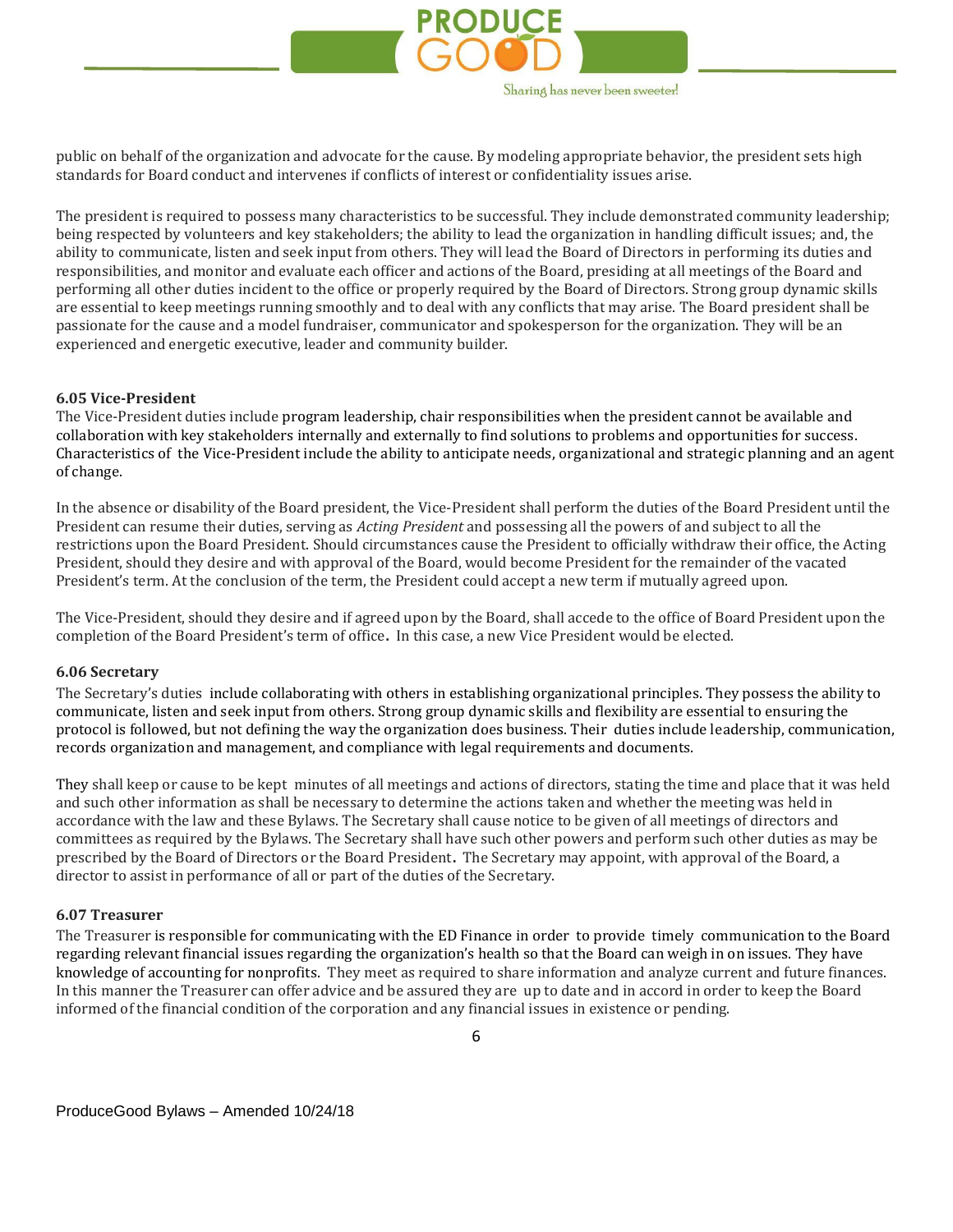

## 6.08 Executive Directors as Non Voting Board Members

In 2018 two of the three Founders of ProduceGood received new titles and responsibilities, as Co-Executive Directors, leading the organization in specific areas and working together to keep ProduceGood moving forward and always accountable. Both of these executives will continue to serve on the Board of Directors and are expected to attend and advise at all meetings but they are non-voting members of the Board. Alexandra White is ED, Strategy and Finance and Nita Kurmin Gilson is ED, Programs and Outreach.

## 6.09 Non-Director Officers

The Board of Directors may designate additional officer positions of the corporation and may appoint and assign duties to other non-director officers of the corporation.

## **ARTICLE VII**

## **7.01**

Except as otherwise provided by resolution of the Board or Board policy, all contracts, agreements, leases, MOUs, grants, checks and other legal agreements of the corporation shall be executed on its behalf by any of the three Founders, the Executive Director, the Board President, Secretary or Treasurer, as appropriate. With Board approval, any other Board member or ProduceGood executive may be delegated by the Board to have authority to execute such documents in accordance with policies approved by the Board.

### **7.02 Loans**

No loans shall be contracted on behalf of the corporation and no evidence of indebtedness shall be issued in its name unless authorized by resolution of the Board. Such authority may be general or confined to specific instances.

## **7.03 Indemnification**

- **(a)** Mandatory Indemnification.The corporation shall indemnify a director or former director, who was wholly successful, on the merits or otherwise, in the defense of any proceeding to which he or she was a party because he or she is or was a director of the corporation against reasonable expenses incurred by him or her in connection with the proceedings.
- **(b)** Permissible Indemnification.The corporation shall indemnify a director or former director made a party to a proceeding because he or she is or was a director of the corporation, against liability incurred in the proceeding, if the determination to indemnify him or her has been made in the manner prescribed by the law and payment has been authorized in the manner prescribed by law.
- **(c)** Advance for Expenses.Expenses incurred in defending a civil or criminal action, suit or proceeding may be paid by the corporation in advance of the final disposition of such action, suit or proceeding, as authorized by the Board of Directors in the specific case, upon receipt of (I) a written affirmation from the director, officer, employee or agent of his or her good faith belief that he or she is entitled to indemnification as authorized in this article, and (II) an undertaking by or on behalf of the director, officer, employee or agent to repay such amount, unless it shall ultimately be determined that he or she is entitled to be indemnified by the corporation in these Bylaws.
- **(d)** Indemnification of Officers, Agents and Employees.An officer of the corporation who is not a director is entitled to mandatory indemnification under this article to the same extent as a director. The corporation may also indemnify and advance expenses to an employee or agent of the corporation who is not a director, consistent with California Law and public policy, provided that such indemnification, and the scope of such indemnification, is set forth by the general or specific action of the Board or by contract.

### **ARTICLE VIII**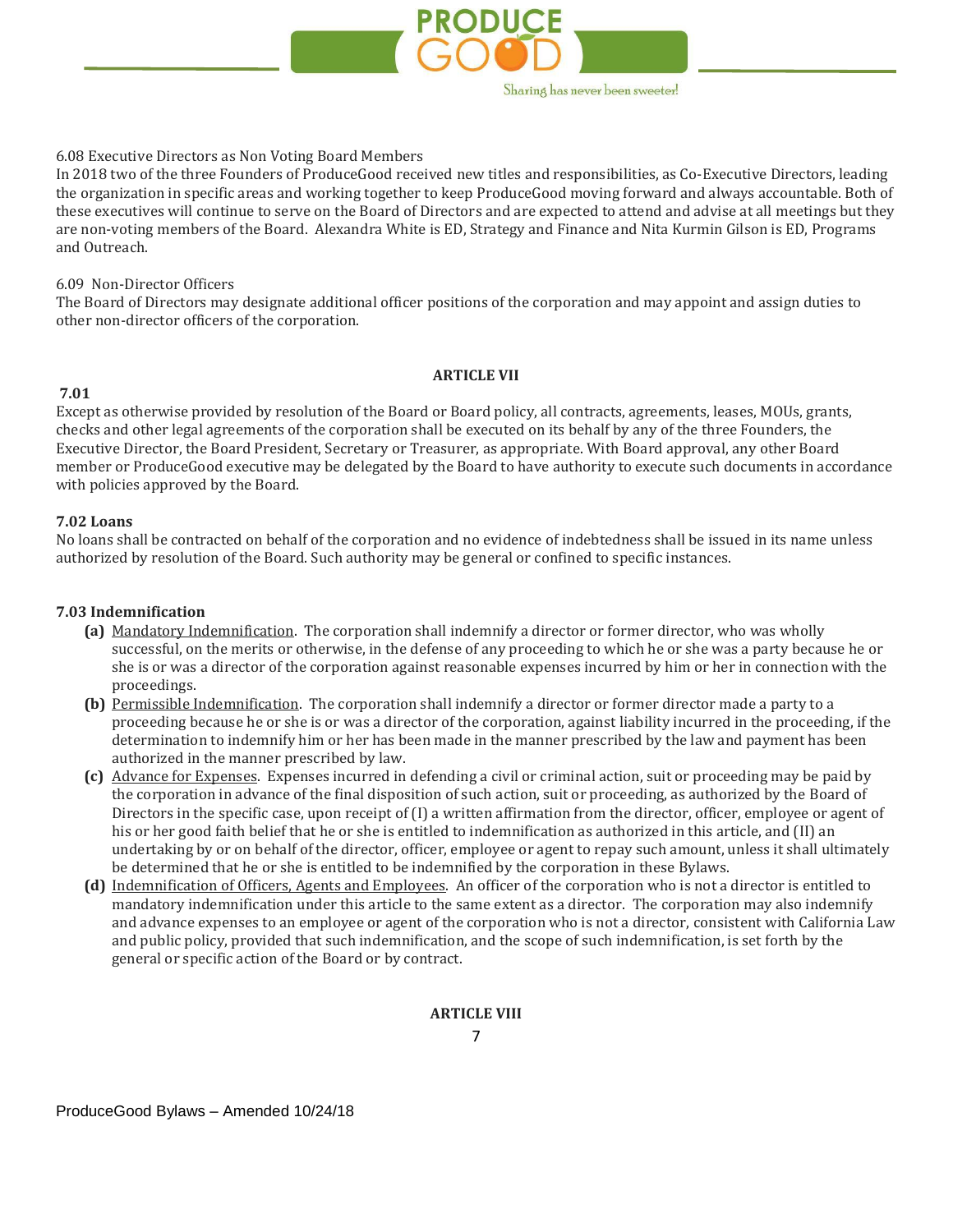

#### **MISCELLANEOUS**

#### **8.01 Books and Records**

The corporation shall keep correct and complete books and records of account and shall keep minutes of the proceedings of all meetings of its Board of Directors, a record of all actions taken by Board of Directors without a meeting, and a record of all actions taken by committees of the Board. In addition, the corporation shall keep a copy of the corporation's Articles of Incorporation and Bylaws as amended to date. Copies are retained in electronic and paper form.

#### **8.02 Fiscal Year**

The fiscal year of the corporation shall be from January 1 to December 31 of each year.

#### **8.03 Documents for Review and Annual Signature of Board Members**

The Board shall adopt and review specific documents that each Board member and company employee signs. They include:

#### **Conflict of interest policy**

This document protects the corporation's interest when it is contemplating any transaction or arrangement which may benefit any director, officer, employee, affiliate, or member of a committee with Board-delegated powers. All Board members sign a Conflicts of Interest policy before beginning their tenure. At the January meeting, each Board member is to review and re-sign the document with the current date. If a Board member cannot sign the document, the Board makes a unanimous decision as to the issue in the Conflict document and the Board member may have cause to resign their position.

#### **Computer System & Device User Agreement**

This document protects the corporation's interest by standardizing the use of PG's electronic platforms, including email, and any computers provided to protect the use and sharing of proprietary data. This protects the corporation and individuals within it. From time to time, the Data Chair or another Board member may request a review of this document.

#### **Privacy and Security Policy**

This document protects the corporation and the private identity of individuals within the corporation including Board, employees, fellows, volunteers, interns, and stakeholders. All Board members and employees must sign this. From time to time, the Data Chair or another Board member may request that this document be reviewed and amended. From time to time, the Data Chair or another Board member may request a review of this document.

#### **8.04 Nondiscrimination Policy**

It is the policy of ProduceGood not to discriminate on the basis of race, creed, ancestry, marital status, gender, sexual orientation, age, physical disability, veteran's status, political service or affiliation, color, religion, or national origin. All Board members will abide by this policy at all times.

#### **8.05 Bylaw Amendment**

These Bylaws may be amended, altered, repealed, or restated by a vote of the majority of the Board of Directors then in office at a meeting of the Board and entered into the existing Bylaws, which are then re-dated, the latest document being the accurate one, provided, however,

**(a)** that no amendment shall be made to these Bylaws which would cause the corporation to cease to qualify as an exempt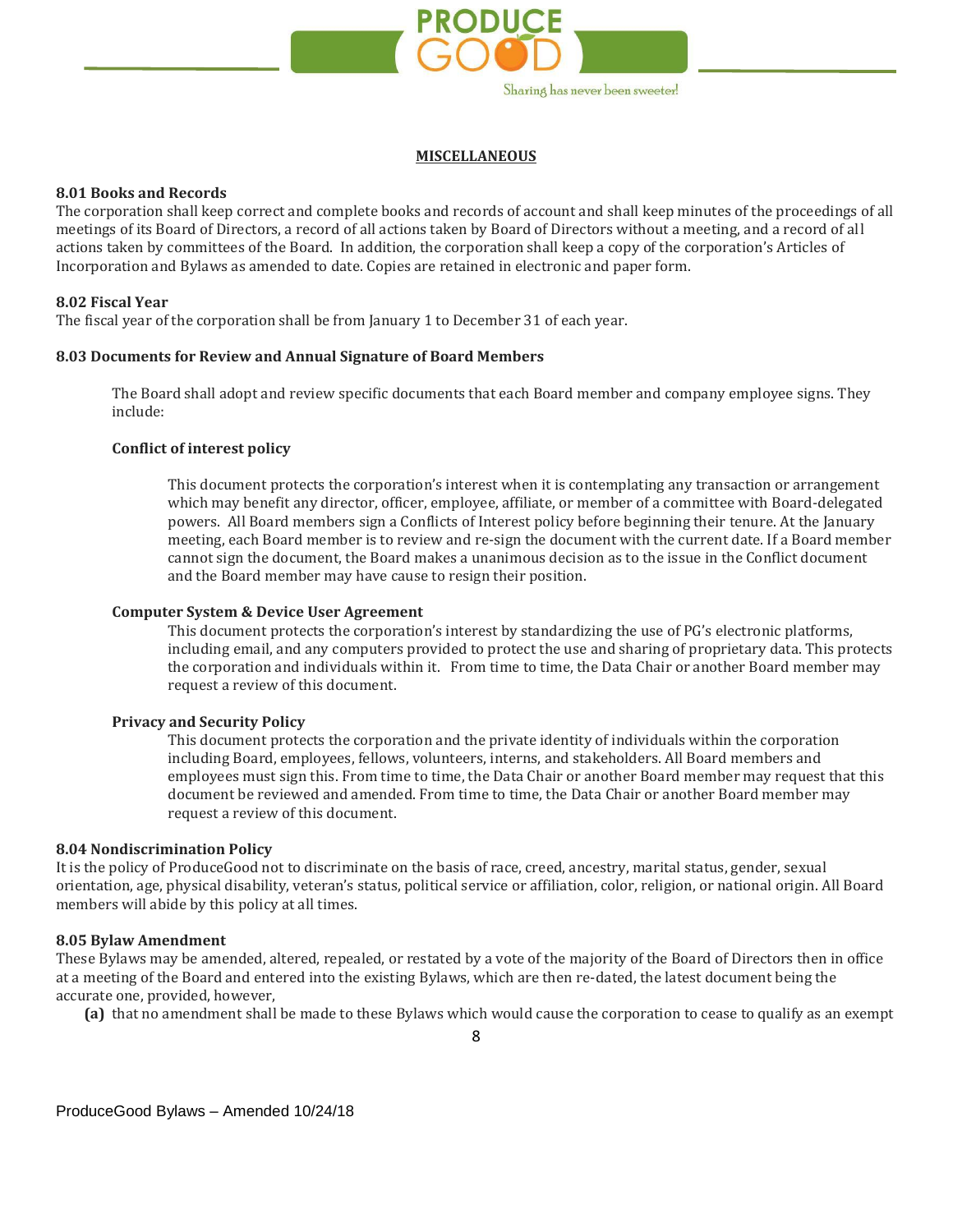

corporation under Section 501 (c)(3) of the Internal Revenue Code of 1986, or the corresponding section of any future Federal tax code; and,

- **(b)** that an amendment does not affect the voting rights of directors. An amendment that does affect the voting rights of directors further requires ratification by a two-thirds vote of a quorum of directors at a Board meeting.
- **(c)** that all amendments be consistent with the Articles of Incorporation.

### **ARTICLE IX COUNTERTERRORISM AND DUE DILIGENCE POLICY**

In furtherance of its exemption by contributions to other organizations, domestic or foreign, ProduceGood shall stipulate how the funds will be used and shall require the recipient to provide the corporation with detailed records and financial proof of how the funds were utilized.

Although adherence and compliance with the U.S. Department of the Treasury's publication *The Anti-Terrorist Financing Guidelines: Voluntary Best Practice for US.-Based Charities* released in November 2002 and revised in December 2005 is not mandatory, ProduceGood willfully and voluntarily recognizes and puts to practice these guidelines and suggestions to reduce, develop, re-evaluate and strengthen a risk-based approach to guard against the threat of diversion of charitable funds or exploitation of charitable activity by terrorist organizations and their support networks.

ProduceGood shall also comply and put into practice the federal guidelines, suggestion, laws and limitation set forth by preexisting U.S. legal requirements related to combating terrorist financing, which include, but are not limited to, various sanctions programs administered by the Office of Foreign Assets Control (OFAC) in regard to its foreign activities.

# **ARTICLE X DOCUMENT RETENTION POLICY**

# **10.01 Purpose**

The purpose of this document retention policy is establishing standards for document integrity, retention, and destruction and to promote the proper treatment of ProduceGood records.

# **10.02 Policy**

Section 1. General Guidelines

Paper records are stored in a file cabinet at corporate address. All documents are also scanned and reside on the drive in legal archives. Records should not be kept if they are no longer needed for the operation of the business or required by law. Unnecessary records should be eliminated from the files. The cost of maintaining records is an expense which can grow unreasonably if good housekeeping is not performed. A mass of records also makes it more difficult to find pertinent records.

From time to time, ProduceGood may establish retention or destruction policies or schedules for specific categories of records in order to ensure legal compliance, and also to accomplish other objectives, such as preserving intellectual property and cost management. Several categories of documents that warrant special consideration are identified below. While minimum retention periods are established, the retention of the documents identified below and of documents not included in the identified categories should be determined primarily by the application of the general guidelines affecting document retention, as well as the exception for litigation relevant documents and any other pertinent factors.

Section 2. Exception for Litigation Relevant Documents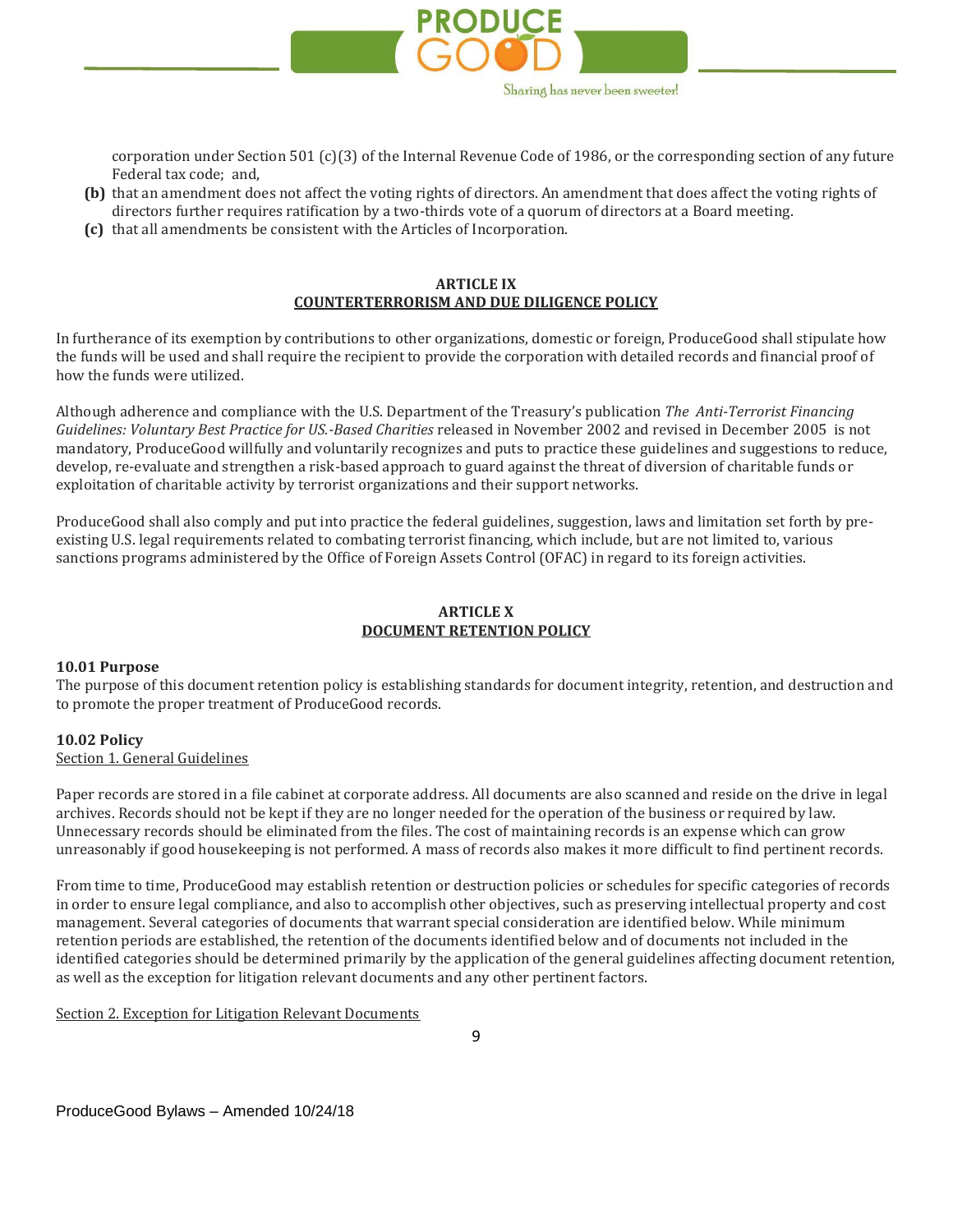

ProduceGood expects all officers, directors, and employees to comply fully with any published records retention or destruction policies and schedules, provided that all officers, directors, and employees should note the following general exception to any stated destruction schedule: If you believe, or ProduceGood informs you, that corporate records are relevant to litigation, or potential litigation (i.e. a dispute that could result in litigation), then you must preserve those records until it is determined that the records are no longer needed. That exception supersedes any previously or subsequently established destruction schedule for those records.

# Section 3. Minimum Retention Periods for Specific Categories

- **(a)** Corporate Documents. Corporate records include the corporation's Articles of Incorporation, By-Laws and IRS Form 1023 and Application for Exemption. Corporate records are retained permanently in electronic format and in the filing cabinet at corporate HQ. IRS regulations require that the Form 1023 be available for public inspection upon request. In addition to the paper file at corporate HQ, these documents all reside on the ProduceGood Google Drive, Board and Founders, Archive
- **(b)** Tax Records. Tax records include, but may not be limited to, documents concerning payroll, expenses, proof of contribut ions made by donors, accounting procedures, and other documents concerning the corporation's revenues. Tax records should be retained for at least seven years from the date of filing the applicable return. In addition to the paper file at corporate HQ,, these documents reside in the ProduceGood Google Drive, Board and Founders, Finance.
- **(c)** Employment Records/Personnel Records. State and federal statutes require the corporation to keep certain recruitment, employment and personnel information. An HR binder resides at Leichtag Foundation Hive in the PG file cabinet which retains all current HR posters for CA employees. The MT posters for MT employees resides at the home of the corporation's MT employee. The corporation should also keep personnel files that reflect performance reviews and any complaints brought against the corporation or individual employees under applicable state and federal statutes. The corporation should also keep in the employee's personnel file, all final memoranda and correspondence reflecting performance reviews and actions taken by or against personnel. Employment applications should be retained for three years. Retirement and pension records should be kept permanently. Other employment and personnel records should be retained for seven years.
- **(d)** Board and Board Committee Materials. Meeting minutes should be retained in perpetuity in the corporation's Board Minutes file at Corporate HQ and also in electronic format. A clean copy of all other Board and Board Committee materials should be kept for no less than three years by the corporation.
- **(e)** Press Releases/Public Filings. The corporation should retain permanent copies of all press releases and publicly filed documents under the theory that the corporation should have its own copy to test the accuracy of any document a member of the public can theoretically produce against the corporation.
- **(f)** Legal Files. Legal counsel should be consulted to determine the retention period of particular documents, but legal documents should generally be maintained for a period of ten years.
- **(g)** Marketing and Sales Documents. The corporation should keep final copies of marketing and sales documents for the same period of time it keeps other corporate files, generally three years. An exception to the three-year policy may be sales invoices, contracts, leases, licenses, and other legal documentation. These documents should be kept for at least three years beyond the life of the agreement.
- **(h)** Development/Intellectual Property and Trade Secrets. Development documents are often subject to intellectual property protection in their final form (e.g., patents and copyrights). The documents detailing the development process are often also of value to the corporation and are protected as a trade secret where the corporation:
	- derives independent economic value from the secrecy of the information; and
	- has taken affirmative steps to keep the information confidential. The corporation should keep all documents designated as containing trade secret information for at least the life of the trade secret.
		- Contracts. Final, execution copies of all contracts entered into by the corporation should be retained. The corporation should retain copies of the final contracts for at least three years beyond the life of the agreement, and longer in the case of publicly filed contracts.

ProduceGood Bylaws – Amended 10/24/18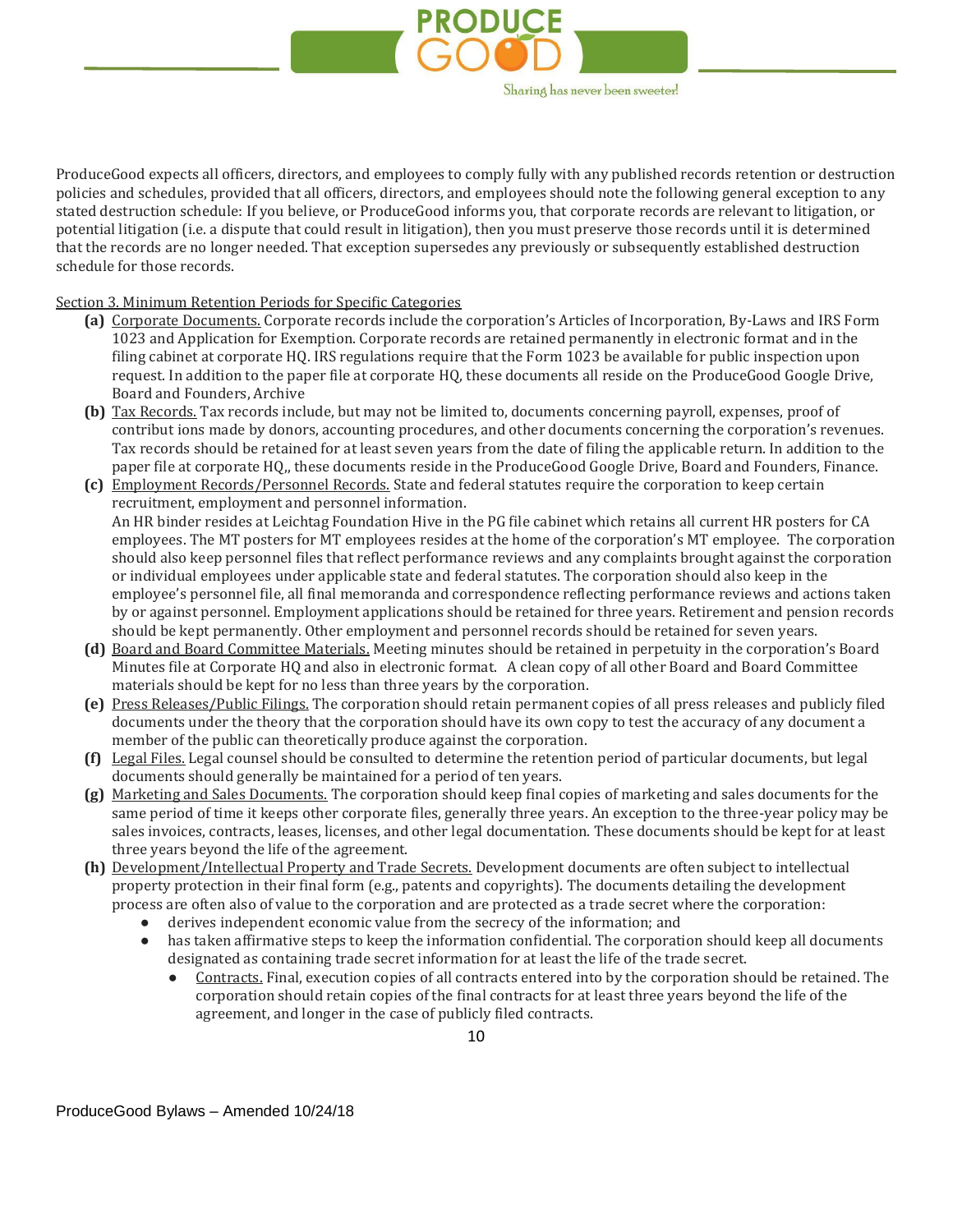

- Correspondence. Unless correspondence falls under another category listed elsewhere in this policy, correspondence should generally be saved for two years.
- Banking and Accounting. Accounts payable ledgers and schedules should be kept for seven years. Bank reconciliations, bank statements, deposit slips and checks (unless for important payments and purchases) should be kept for three years. Any inventories of products, materials, and supplies and any invoices should be kept for seven years.
- Insurance. Expired insurance policies, insurance records, accident reports, claims, etc. should be kept permanently.
- Audit Records. External audit reports should be kept permanently. Internal audit reports should be kept for three years.

Section 4. Electronic Mail. E-mail that needs to be saved should be either:

- **(a)** printed in hard copy and kept in the appropriate file; or
- **(b)** downloaded to a computer file and kept electronically or on disk as a separate file. The retention period depends upon the subject matter of the e-mail, as covered elsewhere in this policy.

## **ARTICLE XI Transparency and Accountability Disclosure of Financial Information With The General Public**

## **11.01 Purpose**

By making full and accurate information about its mission, activities, finances, and governance publicly available, ProduceGood practices and encourages transparency and accountability to the general public. This policy will:

- **(a)** indicate which documents and materials produced by the corporation are presumptively open to staff and/or the public
- **(b)** indicate which documents and materials produced by the corporation are presumptively closed to staff and/or the public
- **(c)** specify the procedures whereby the open/closed status of documents and materials can be altered.

# **11.02 Financial and IRS documents (The form 1023 and the form 990)**

ProduceGood shall provide its Internal Revenue forms, such as 990, 990-EZ, 990 N, 1023, bylaws, conflict of interest and ethics policy, and financial statements to the general public for inspection free of charge.

# **11.03 Means and Conditions of Disclosure**

ProduceGood shall make "Widely Available" the aforementioned documents in electronic form, as requested.

- **(a)** The documents shall reside in a format that allows an individual using the Internet to access, download, view and print them in a manner that exactly reproduces the image of the original document filed with the IRS (except information exempt from public disclosure requirements, such as contributor lists).
- **(b)** The website shall clearly inform readers that the document is available and provide instructions for downloading it.
- **(c)** ProduceGood shall not charge a fee for downloading the information. Documents shall not be posted in a format that would require special computer hardware or software (other than software readily available to the public free of charge).
- **(d)** ProduceGood shall inform anyone requesting the information how it can be acquired, including the web address, if applicable. This information must be provided immediately for in-person requests and within 7 days for mailed requests.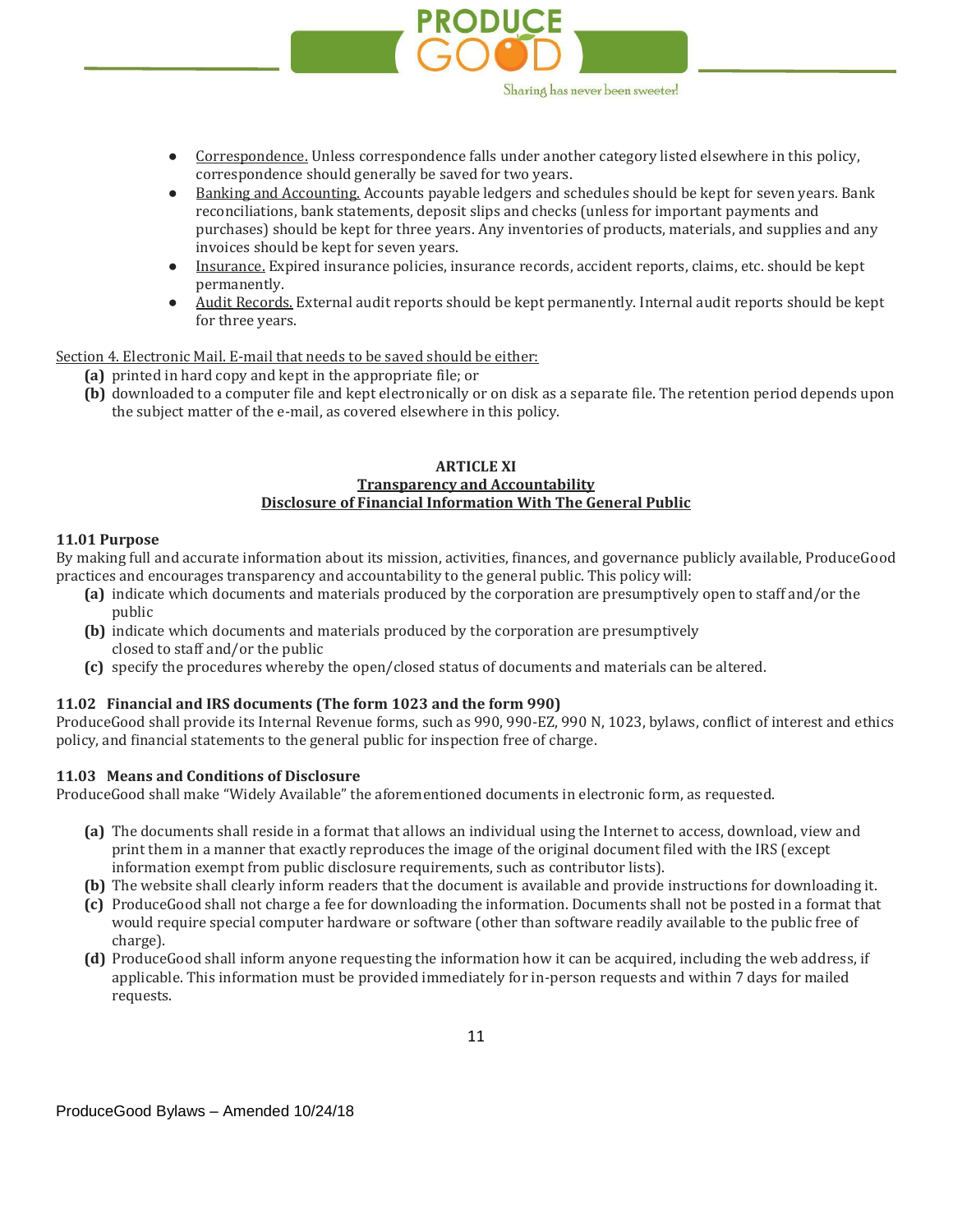

# **11.04 IRS Annual Information Returns (Form 990)**

ProduceGood shall submit the completed Form 990 to the Treasurer prior to the filing of the Form 990. ProduceGood's Treasurer filed a form 990N April 2015 and 2016 and the ED Finance filed a 990EZ in 2017 and 2018 The ED Finance will continue to file each year before the legal due date, which is May 15.

## **11.05 Board**

- **(a)** All Board deliberations shall be open to the public except where the Board passes a motion to make any specific portion confidential.
- **(b)** All Board minutes shall be open to the public once accepted by the Board, except where the Board passes a motion to make any specific portion confidential.
- **(c)** All papers and materials considered by the Board shall be open to the public following the meeting at which they are considered, except where the Board passes a motion to make any specific paper or material confidential.

## **11.06 Staff Records**

- **(a)** All staff records shall be available for consultation by the staff member concerned or by their legal Representatives.
- **(b)** No staff records shall be made available to any person outside the corporation except the authorized governmental agencies.
- **(c)** Within the corporation, staff records shall be made available only to those persons with managerial or personnel responsibilities for that staff member, except that staff records shall be made available to the Board when requested.

### **11.07 Donor Records**

- **(a)** All donor records shall be maintained in accordance with data security policy of ProduceGood
- **(b)** All donor records shall be available for consultation by the members and donors concerned or by their legal representatives.
- **(c)** No donor records shall be made available to any other person outside the corporation except the authorized governmental agencies.
- **(d)** Within the corporation, donor records shall be made available only to those persons with managerial or personnel responsibilities for dealing with those donors, except that ;
- **(e)** Donor records shall be made available to the Board when requested.

### **ARTICLE XII CODES OF ETHICS AND WHISTLEBLOWER POLICY**

### **12.01 Purpose**

ProduceGood requires and encourages directors, officers and employees to observe and practice high standards of business and personal ethics in the conduct of their duties and responsibilities. The employees and representatives of the corporation must practice honesty and integrity in fulfilling their responsibilities and comply with all applicable laws and regulations. It is the intent of ProduceGood to adhere to all laws and regulations that apply to the corporation and the underlying purpose of this policy is to support the corporation's goal of legal compliance. The support of all corporate staff is necessary to achieving compliance with various laws and regulations.

### **12.02 Reporting Violations**

If any director, officer, staff or employee reasonably believes that some policy, practice, or activity of ProduceGood is in violation of law, a written complaint must be filed by that person with the vice president or the Board president.

# **12.03 Acting in Good Faith**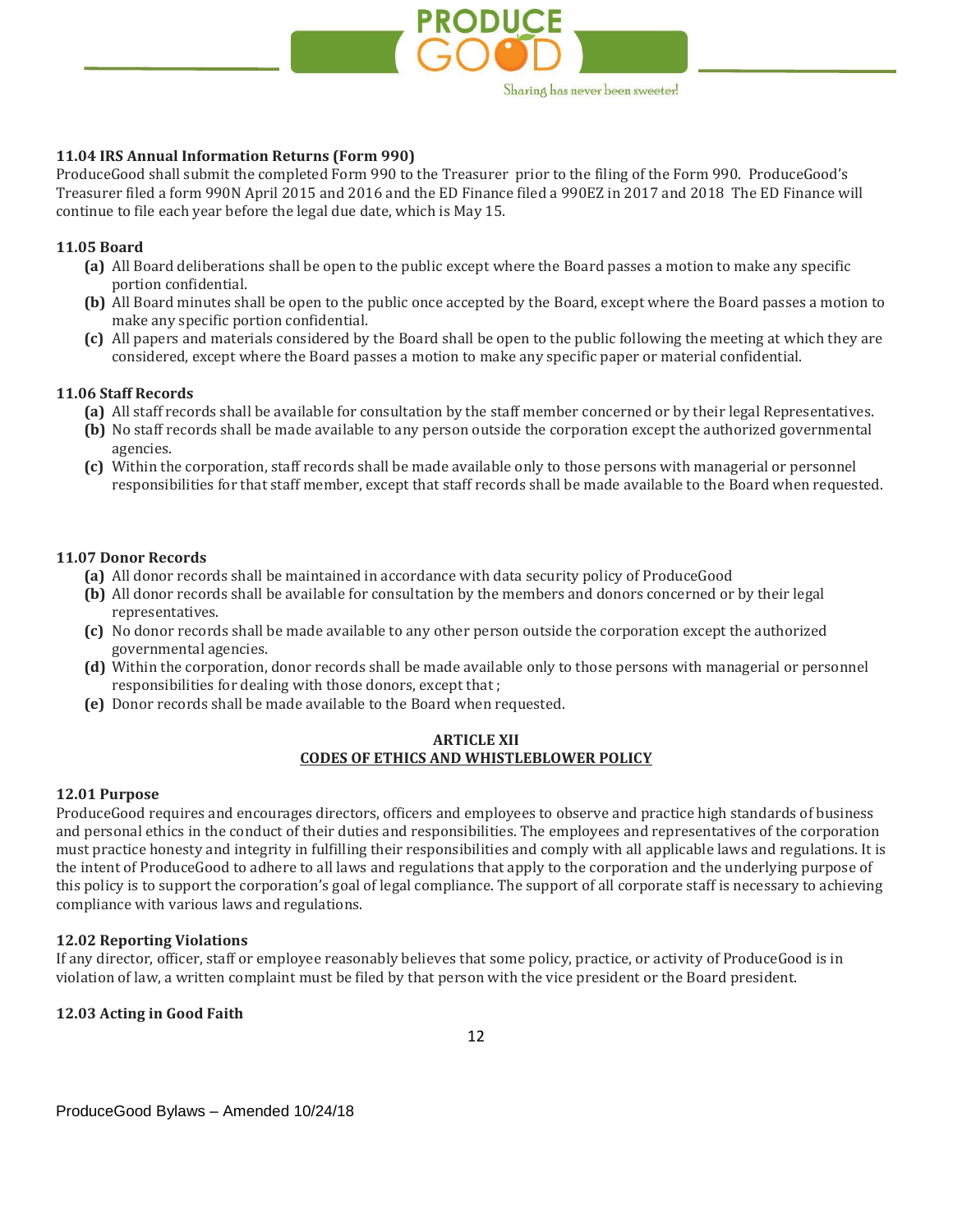

Anyone filing a complaint concerning a violation or suspected violation of the Code must be acting in good faith and have reasonable grounds for believing the information disclosed indicates a violation of the Code. Any allegations that prove not to be substantiated and which prove to have been made maliciously or knowingly to be false shall be viewed as a serious disciplinary offense.

## **12.04 Retaliation**

Said person is protected from retaliation only if she/he brings the alleged unlawful activity, policy, or practice to the attention of ProduceGood and provides ProduceGood with a reasonable opportunity to investigate and correct the alleged unlawful activity. The protection described below is only available to individuals that comply with this requirement. ProduceGood shall not retaliate against any director, officer, staff or employee who in good faith, has made a protest or raised a complaint against some practice of ProduceGood or of another individual or entity with whom ProduceGood has a business relationship, on the basis of a reasonable belief that the practice is in violation of law, or a clear mandate of public policy. ProduceGood shall not retaliate against any director, officer, staff or employee who disclose or threaten to disclose to a supervisor or a public body, any activity, policy, or practice of ProduceGood that the individual reasonably believes is in violation of a law, or a rule, or regulation mandated pursuant to law or is in violation of a clear mandate of public policy concerning the health, safety, welfare, or protection of the environment.

## **12.05 Confidentiality**

Violations or suspected violations may be submitted on a confidential basis by the complainant or may be submitted anonymously. Reports of violations or suspected violations shall be kept confidential to the extent possible, consistent with the need to conduct an adequate investigation.

## **12.06 Handling of Reported Violations**

The Board president or vice president shall notify the sender and acknowledge receipt of the reported violation or suspected violation within five business days. All reports shall be promptly investigated by the Board and its appointed committee and appropriate corrective action shall be taken if warranted by the investigation.

This policy shall be made available to all directors, officers, staffs or employees and they shall have the opportunity to ask questions about the policy.

#### **ARTICLE XIII AMENDMENT OF ARTICLES OF INCORPORATION**

### **13.01 Amendment**

Any amendment to the Articles of Incorporation may be adopted by approval of two-thirds (2/3) of the Board of Directors, dated and entered into the minutes of such meeting and the permanent Bylaws.

### **CERTIFICATE OF ADOPTION OF BYLAWS**

I do hereby certify that the Bylaws of ProduceGood were approved by ProduceGood's Board of Directors on October 24, 2018, and constitute a complete copy of the Bylaws of the Corporation.

# Jerilyn H White

Jerilyn H. White, President